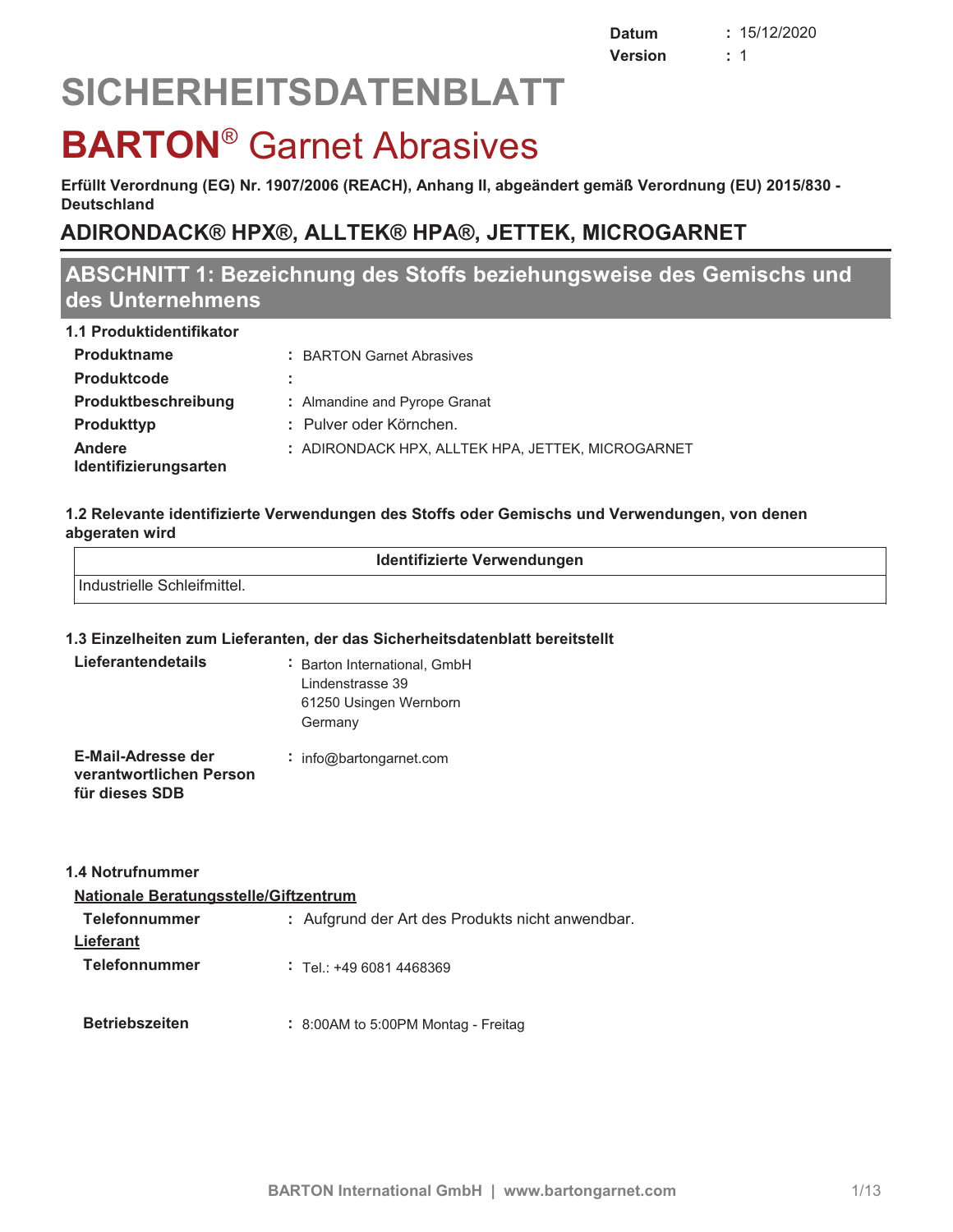# **BARTON<sup>®</sup>** Garnet Abrasives

## ADIRONDACK® HPX®, ALLTEK® HPA®, JETTEK, MICROGARNET

## **ABSCHNITT 2: Mögliche Gefahren**

Ein entsprechendes Sicherheitsdatenblatt ist für dieses Produkt gemäß Artikel 31 der REACH-Richtlinien nicht notwendig.

#### 2.1 Einstufung des Stoffs oder Gemischs

Produktdefinition : Gemisch

#### Einstufung gemäß der Verordnung (EG) Nr. 1272/2008 [CLP/GHS]

Nicht eingestuft.

Das Produkt ist nicht als gefährlich eingestuft gemäß der Verordnung (EG) 1272/2008 und deren Änderungen. Siehe Abschnitt 11 für detailiertere Informationen zu gesundheitlichen Auswirkungen und Symptomen.

#### 2.2 Kennzeichnungselemente

| <b>Signalwort</b>                                                                                                                                                                        | Kein Signalwort.                                                                               |
|------------------------------------------------------------------------------------------------------------------------------------------------------------------------------------------|------------------------------------------------------------------------------------------------|
| Gefahrenhinweise                                                                                                                                                                         | Keine besonderen Wirkungen oder Gefahren bekannt.                                              |
| <b>Sicherheitshinweise</b>                                                                                                                                                               |                                                                                                |
| <b>Prävention</b>                                                                                                                                                                        | : Nicht anwendbar.                                                                             |
| <b>Reaktion</b>                                                                                                                                                                          | : Nicht anwendbar.                                                                             |
| Lagerung                                                                                                                                                                                 | Nicht anwendbar.                                                                               |
| <b>Entsorgung</b>                                                                                                                                                                        | : Nicht anwendbar.                                                                             |
| Ergänzende<br>Kennzeichnungselemente                                                                                                                                                     | : Nicht anwendbar.                                                                             |
| <b>Anhang XVII -</b><br>Beschränkung der<br><b>Herstellung des</b><br>Inverkehrbringens und der<br>Verwendung bestimmter<br>gefährlicher Stoffe,<br>Mischungen und<br><b>Erzeugnisse</b> | : Nicht anwendbar.                                                                             |
| Spezielle Verpackungsanforderungen                                                                                                                                                       |                                                                                                |
| Mit kindergesicherten<br>Verschlüssen<br>auszustattende Behälter                                                                                                                         | : Nicht anwendbar.                                                                             |
| <b>Tastbarer Warnhinweis</b>                                                                                                                                                             | : Nicht anwendbar.                                                                             |
| 2.3 Sonstige Gefahren<br><b>Das Produkt entspricht</b><br>den Kriterien für PBT-<br>oder vPvB-Stoffen gemäß<br><b>Anhang XIII der</b><br>Verordnung (EG) Nr.<br>1907/2006                | : Diese Mischung enthält keine Substanzen, die als PBT- oder vPvB-Stoffe eingestuft<br>werden. |
| Andere Gefahren, die zu<br>keiner Einstufung führen                                                                                                                                      | : Keine bekannt.                                                                               |
|                                                                                                                                                                                          |                                                                                                |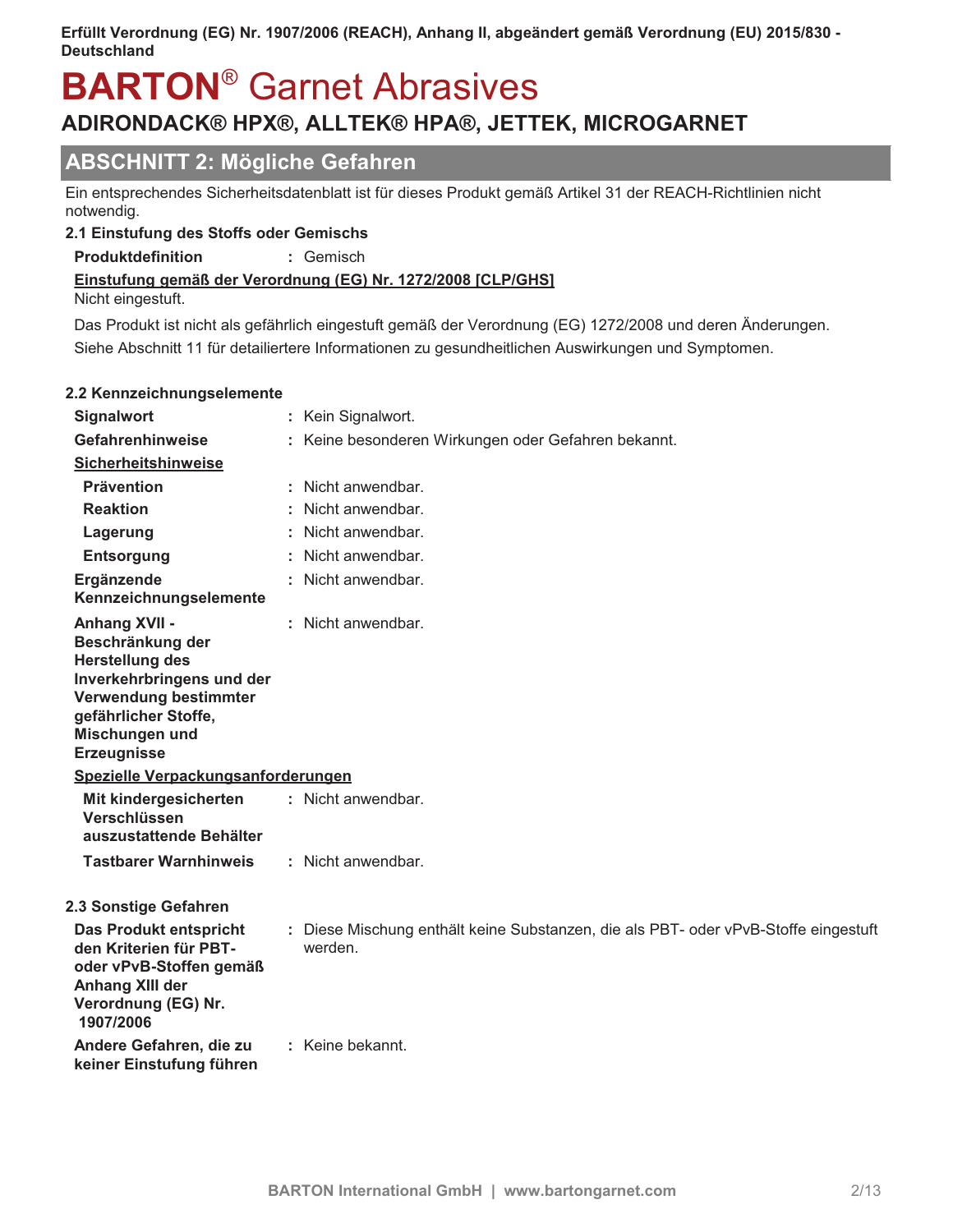## **BARTON<sup>®</sup> Garnet Abrasives** ADIRONDACK® HPX®, ALLTEK® HPA®, JETTEK, MICROGARNET

#### **ABSCHNITT 3: Zusammensetzung/Angaben zu Bestandteilen**

#### 3.2 Gemische

: Gemisch

Es sind keine Inhaltsstoffe vorhanden, die nach dem aktuellen Wissenstand des Lieferanten in den zutreffenden Konzentrationen als gesundheits- oder umweltschädlich eingestuft sind, PBT- oder vPvB-Stoffe bzw. gleichermaßen bedenkliche Stoffe sind oder welche einen Arbeitsplatzgrenzwert haben und daher in diesem Abschnitt angegeben werden müssten.

Die prozentualen Anteile der Komponenten entnehmen Sie bitte dem entsprechenden technischen Datenblatt

## **ABSCHNITT 4: Erste-Hilfe-Maßnahmen**

#### 4.1 Beschreibung der Erste-Hilfe-Maßnahmen

| Augenkontakt                 | : Augen sofort mit reichlich Wasser spülen und gelegentlich die oberen und unteren<br>Augenlider anheben. Auf Kontaktlinsen prüfen und falls vorhanden entfernen. Bei<br>Reizung einen Arzt hinzuziehen.                                                                                                                                                                                                                           |
|------------------------------|------------------------------------------------------------------------------------------------------------------------------------------------------------------------------------------------------------------------------------------------------------------------------------------------------------------------------------------------------------------------------------------------------------------------------------|
| <b>Inhalativ</b>             | : Die betroffene Person an die frische Luft bringen und in einer Position ruhigstellen,<br>die das Atmen erleichtert. Beim Auftreten von Symptomen einen Arzt aufsuchen.                                                                                                                                                                                                                                                           |
| <b>Hautkontakt</b>           | : Kontaminierte Haut mit reichlich Wasser abspülen. Beim Auftreten von Symptomen<br>einen Arzt aufsuchen.                                                                                                                                                                                                                                                                                                                          |
| Verschlucken                 | : Den Mund mit Wasser ausspülen. Die betroffene Person an die frische Luft bringen<br>und in einer Position ruhigstellen, die das Atmen erleichtert. Wurde der Stoff<br>verschluckt und ist die betroffene Person bei Bewusstsein, kleine Mengen Wasser<br>zu trinken geben. Kein Erbrechen herbeiführen außer bei ausdrücklicher<br>Anweisung durch medizinisches Personal. Beim Auftreten von Symptomen einen<br>Arzt aufsuchen. |
| <b>Schutz der Ersthelfer</b> | : Es sollen keine Maßnahmen ergriffen werden, die mit persönlichem Risiko<br>einhergehen oder nicht ausreichend trainiert wurden.                                                                                                                                                                                                                                                                                                  |

#### 4.2 Wichtigste akute und verzögert auftretende Symptome und Wirkungen

| Zeichen/Symptome von Überexposition |                                                                        |
|-------------------------------------|------------------------------------------------------------------------|
| Augenkontakt                        | : Zu den Symptomen können gehören:<br>Reizung<br>Rötung                |
| <b>Inhalativ</b>                    | : Zu den Symptomen können gehören:<br>Reizungen der Atemwege<br>Husten |
| <b>Hautkontakt</b>                  | : Keine besonderen Wirkungen oder Gefahren bekannt.                    |
| <b>Verschlucken</b>                 | : Keine besonderen Wirkungen oder Gefahren bekannt.                    |

#### 4.3 Hinweise auf ärztliche Soforthilfe oder Spezialbehandlung

Hinweise für den Arzt : Symptomatisch behandeln. Bei Verschlucken oder Inhalieren größerer Mengen sofort den Spezialisten der Giftinformationszentrale kontaktieren. **Besondere Behandlungen** : Keine besondere Behandlung.

Toxikologische Angaben (siehe Abschnitt 11)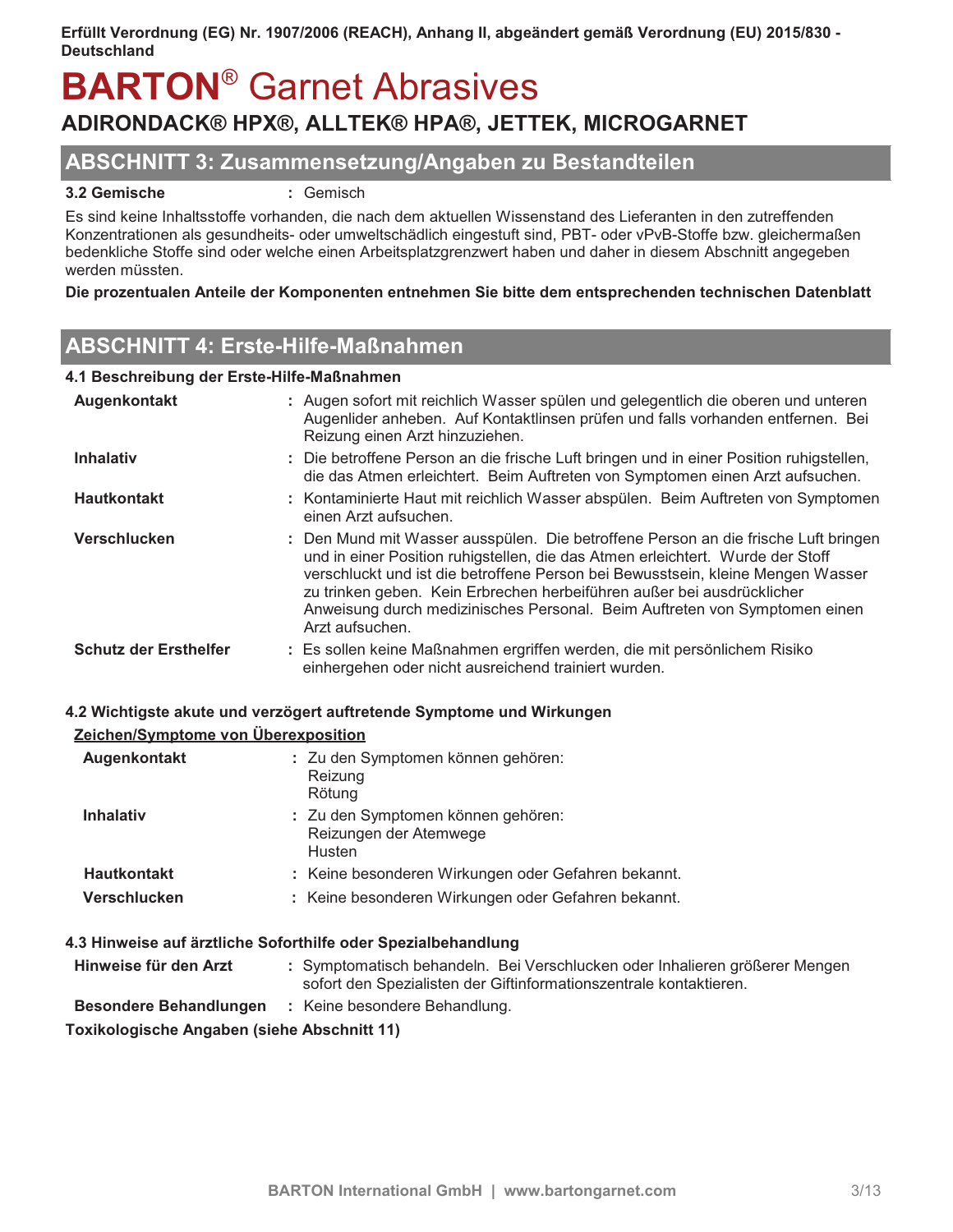## **BARTON®** Garnet Abrasives ADIRONDACK® HPX®, ALLTEK® HPA®, JETTEK, MICROGARNET

## ABSCHNITT 5: Maßnahmen zur Brandbekämpfung

| 5.1 Löschmittel                                                        |                                                                                                                                                                                                                                                                                                                                                                 |
|------------------------------------------------------------------------|-----------------------------------------------------------------------------------------------------------------------------------------------------------------------------------------------------------------------------------------------------------------------------------------------------------------------------------------------------------------|
| Geeignete Löschmittel                                                  | : Ein Löschmittel verwenden, welches auch für angrenzende Feuer geeignet ist.                                                                                                                                                                                                                                                                                   |
| Ungeeignete Löschmittel                                                | : Keine bekannt.                                                                                                                                                                                                                                                                                                                                                |
|                                                                        | 5.2 Besondere vom Stoff oder Gemisch ausgehende Gefahren                                                                                                                                                                                                                                                                                                        |
| Gefahren, die von dem<br><b>Stoff oder der Mischung</b><br>ausgehen    | : Keine besondere Feuer- oder Explosionsgefahr.                                                                                                                                                                                                                                                                                                                 |
| Gefährliche<br>Verbrennungsprodukte                                    | : Zu den Zerfallsprodukten können die folgenden Materialien gehören:<br>Metalloxid/Oxid                                                                                                                                                                                                                                                                         |
| 5.3 Hinweise für die Brandbekämpfung                                   |                                                                                                                                                                                                                                                                                                                                                                 |
| <b>Spezielle</b><br>Schutzmassnahmen für<br><b>Feuerwehrleute</b>      | : Im Brandfall den Ort des Geschehens umgehend abriegeln und alle Personen aus<br>dem Gefahrenbereich evakuieren. Es sollen keine Maßnahmen ergriffen werden,<br>die mit persönlichem Risiko einhergehen oder nicht ausreichend trainiert wurden.                                                                                                               |
| <b>Besondere</b><br>Schutzausrüstung bei der<br><b>Brandbekämpfung</b> | : Feuerwehrleute sollten angemessene Schutzkleidung und umluftunabhängige<br>Atemgeräte mit vollem Gesichtsschutz tragen, die im Überdruckmodus betrieben<br>werden. Kleidung für Feuerwehrleute (einschließlich Helm, Schutzstiefel und<br>Schutzhandschuhe), die die Europäische Norm EN 469 einhält, gibt einen<br>Grundschutz bei Unfällen mit Chemikalien. |

## **ABSCHNITT 6: Maßnahmen bei unbeabsichtigter Freisetzung**

|                                           | 6.1 Personenbezogene Vorsichtsmaßnahmen, Schutzausrüstungen und in Notfällen anzuwendende Verfahren                                                                                                                                                                                                                                                                 |
|-------------------------------------------|---------------------------------------------------------------------------------------------------------------------------------------------------------------------------------------------------------------------------------------------------------------------------------------------------------------------------------------------------------------------|
| Nicht für Notfälle<br>geschultes Personal | : Es sollen keine Maßnahmen ergriffen werden, die mit persönlichem Risiko<br>einhergehen oder nicht ausreichend trainiert wurden. Umgebung evakuieren. Nicht<br>benötigtem und ungeschütztem Personal den Zugang verwehren. Verschüttete<br>Substanz nicht berühren oder betreten. Einatmen von Staub vermeiden. Geeignete<br>persönliche Schutzausrüstung anlegen. |
| Einsatzkräfte                             | : Falls für den Umgang mit der Verschüttung Spezialkleidung benötigt wird, ist<br>Abschnitt 8 zu geeigneten und ungeeigneten Materialien zu beachten. Siehe auch<br>Informationen in "Nicht für Notfälle geschultes Personal".                                                                                                                                      |
| 6.2<br><b>Umweltschutzmaßnahmen</b>       | : Vermeiden Sie die Verbreitung und das Abfließen von freigesetztem Material sowie<br>den Kontakt mit dem Erdreich, Gewässern, Abflüssen und Abwasserleitungen. Die<br>zuständigen Stellen benachrichtigen, wenn durch das Produkt Umweltbelastung<br>verursacht wurde (Abwassersysteme, Oberflächengewässer, Boden oder Luft).                                     |
|                                           | 6.3 Methoden und Material für Rückhaltung und Reinigung                                                                                                                                                                                                                                                                                                             |
| Kleine freigesetzte Menge                 | : Behälter aus dem Austrittsbereich entfernen. Material aufsaugen oder<br>zusammenkehren und in entsprechend beschrifteten Abfallbehälter geben. Über                                                                                                                                                                                                               |

ein anerkanntes Abfallbeseitigungsunternehmen entsorgen.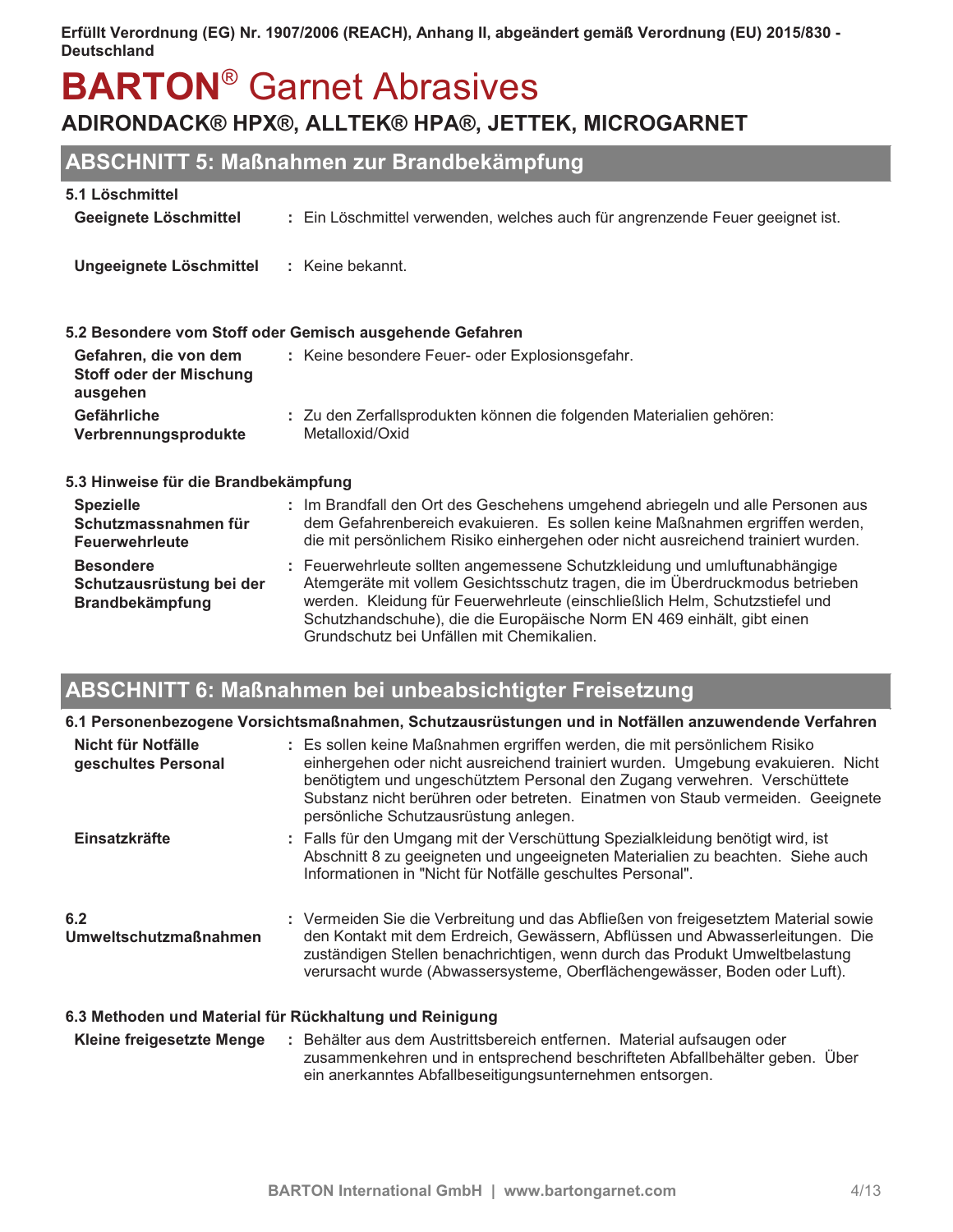# **BARTON<sup>®</sup> Garnet Abrasives**

## ADIRONDACK® HPX®, ALLTEK® HPA®, JETTEK, MICROGARNET

### ABSCHNITT 6: Maßnahmen bei unbeabsichtigter Freisetzung

| Große freigesetzte Menge                    | : Behälter aus dem Austrittsbereich entfernen. Sich der Freisetzung mit dem Wind<br>nähern. Eintritt in Kanalisation, Gewässer, Keller oder geschlossene Bereiche<br>vermeiden. Material aufsaugen oder zusammenkehren und in entsprechend<br>beschrifteten Abfallbehälter geben. Staubbildung und Verteilung durch Wind<br>verhindern. Über ein anerkanntes Abfallbeseitigungsunternehmen entsorgen. |  |
|---------------------------------------------|-------------------------------------------------------------------------------------------------------------------------------------------------------------------------------------------------------------------------------------------------------------------------------------------------------------------------------------------------------------------------------------------------------|--|
| 6.4 Verweis auf andere<br><b>Abschnitte</b> | : Siehe Abschnitt 1 für Kontaktinformationen im Notfall.<br>Siehe Abschnitt 8 für Informationen bezüglich geeigneter persönlicher<br>Schutzausrüstung.<br>Siehe Abschnitt 13 für weitere Angaben zur Abfallbehandlung.                                                                                                                                                                                |  |

## **ABSCHNITT 7: Handhabung und Lagerung**

Die Informationen in diesem Abschnitt enthalten allgemeine Ratschläge und Anleitungen. Die Liste der Identifizierten Verwendungen in Abschnitt 1 sollte für jede anwendungsspezifische Information im Expositionsszenario/ Expositionsszenarien hinzugezogen werden.

#### 7.1 Schutzmaßnahmen zur sicheren Handhabung

| <b>Schutzmaßnahmen</b>                      | : Geeignete Schutzausrüstung anlegen (siehe Abschnitt 8). Einatmen von Staub<br>vermeiden.                                                                                                                                                                                                                                             |
|---------------------------------------------|----------------------------------------------------------------------------------------------------------------------------------------------------------------------------------------------------------------------------------------------------------------------------------------------------------------------------------------|
| Ratschlag zur allgemeinen<br>Arbeitshygiene | : Das Essen, Trinken und Rauchen ist in Bereichen, in denen diese Substanz<br>verwendet, gelagert oder verarbeitet wird, zu verbieten. Die mit der Substanz<br>umgehenden Personen müssen sich vor dem Essen, Trinken oder Rauchen die<br>Hände und das Gesicht waschen. Siehe Abschnitt 8 für weitere Angaben zu<br>Hygienemaßnahmen. |

#### 7.2 Bedingungen zur sicheren Lagerung unter Berücksichtigung von Unverträglichkeiten

Aufbewahren gemäß den örtlichen Bestimmungen. Nur im Originalbehälter aufbewahren. Vor direktem Sonnenlicht schützen. Nur in trockenen, kühlen und gut belüfteten Bereichen aufbewahren. Nicht zusammen mit unverträglichen Stoffen (siehe Abschnitt 10) und nicht mit Nahrungsmitteln und Getränken lagern. Behälter bis zur Verwendung dicht verschlossen und versiegelt halten. Behälter, weiche geöffnet wurden, sorgfältig verschließen und aufrecht lagern. um das Auslaufen zu verhindern. Nicht in unbeschrifteten Behältern aufbewahren. Zur Vermeidung einer Kontamination der Umwelt geeigneten Behälter verwenden. Siehe vor Umgang oder Gebrauch Abschnitt 10 zu unverträglichen Materialien.

#### 7.3 Spezifische Endanwendungen

| <b>Empfehlungen</b>      | : Nicht verfügbar. |
|--------------------------|--------------------|
| Spezifische Lösungen für | : Nicht verfügbar. |
| den Industriesektor      |                    |

## ABSCHNITT 8: Begrenzung und Überwachung der Exposition/Persönliche Schutzausrüstungen

Die Liste der Identifizierten Verwendungen in Abschnitt 1 sollte für jede anwendungsspezifische Information im Expositionsszenario/Expositionsszenarien hinzugezogen werden.

#### 8.1 Zu überwachende Parameter

#### **Arbeitsplatz-Grenzwerte**

Es ist kein Expositionsgrenzwert bekannt.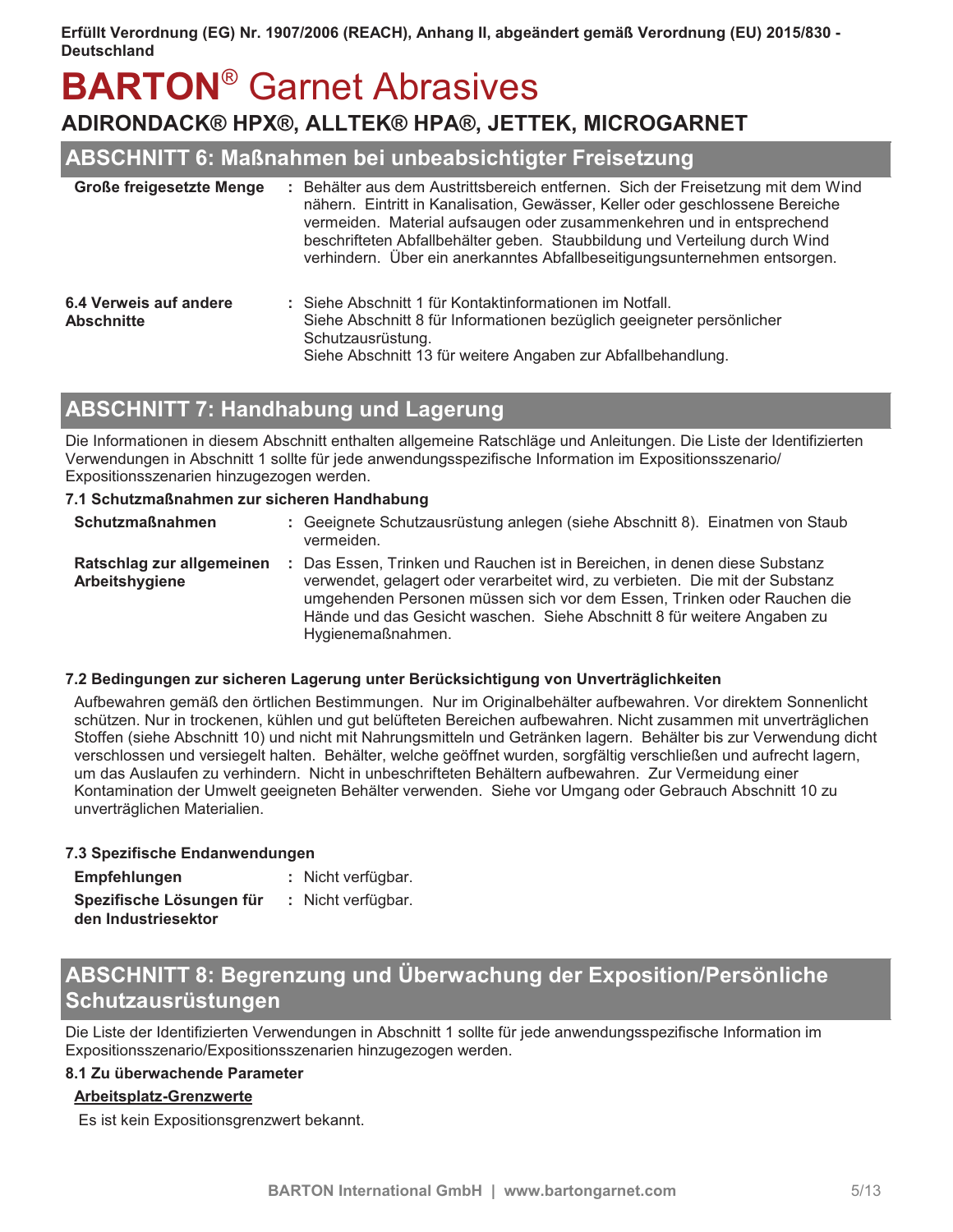## **BARTON<sup>®</sup> Garnet Abrasives** ADIRONDACK® HPX®, ALLTEK® HPA®, JETTEK, MICROGARNET

## ABSCHNITT 8: Begrenzung und Überwachung der Exposition/Persönliche Schutzausrüstungen

| erfolgen, wie beispeilsweise der Folgende: Europäische Norm DIN EN 689<br>(Arbeitsplatzatmosphären - Anleitung zur Ermittlung der inhalativen Exposition<br>Europäische Norm DIN EN 14042 (Arbeitsplatzatmosphären - Leitfaden für die<br>und biologischer Arbeitsstoffe) Europäische Norm DIN EN 482<br>Verfahren zur Messung chemischer Arbeitsstoffe) Hinweis auf nationale<br>Anleitungsdokumente für Methoden zur Bestimmung gefährlicher Stoffe wird<br>ebenfalls gefordert. | <b>Empfohlene</b><br>Überwachungsverfahren | : Falls dieses Produkt Inhaltsstoffe mit Expositionsgrenzen enthält, kann eine<br>persönliche, atmosphärische (bezogen auf den Arbeitsplatz) oder biologische<br>Überwachung erforderlich sein, um die Wirksamkeit der Belüftung oder anderer<br>Kontrollmaßnahmen und/oder die Notwendigkeit der Verwendung von<br>Atemschutzgeräten zu ermitteln. Es sollte ein Hinweis auf Überprüfungsnormen<br>gegenüber chemischen Stoffen zum Vergleich mit Grenzwerten und Messstrategie)<br>Anwendung und den Einsatz von Verfahren und Geräten zur Ermittlung chemischer<br>(Arbeitsplatzatmosphären - Allgemeine Anforderungen an die Leistungsfähigkeit von |
|------------------------------------------------------------------------------------------------------------------------------------------------------------------------------------------------------------------------------------------------------------------------------------------------------------------------------------------------------------------------------------------------------------------------------------------------------------------------------------|--------------------------------------------|---------------------------------------------------------------------------------------------------------------------------------------------------------------------------------------------------------------------------------------------------------------------------------------------------------------------------------------------------------------------------------------------------------------------------------------------------------------------------------------------------------------------------------------------------------------------------------------------------------------------------------------------------------|
|------------------------------------------------------------------------------------------------------------------------------------------------------------------------------------------------------------------------------------------------------------------------------------------------------------------------------------------------------------------------------------------------------------------------------------------------------------------------------------|--------------------------------------------|---------------------------------------------------------------------------------------------------------------------------------------------------------------------------------------------------------------------------------------------------------------------------------------------------------------------------------------------------------------------------------------------------------------------------------------------------------------------------------------------------------------------------------------------------------------------------------------------------------------------------------------------------------|

#### **DNELs/DMELs**

Es liegen keine DNELs/DMELs-Werte vor.

#### **PNECs**

Es liegen keine PNECs-Werte vor.

#### 8.2 Begrenzung und Überwachung der Exposition

| Geeignete technische<br>Steuerungseinrichtungen | : Nur bei ausreichender Belüftung verwenden. Wenn bei der Arbeit Staub, Rauch,<br>Gas, Dämpfe oder Nebel entstehen, verwenden Sie Prozesskammern, örtliche<br>Abluftanlagen oder andere technische Einrichtungen, um die Exposition der<br>Arbeiter unterhalb der empfohlenen oder gesetzlich vorgeschriebenen Grenzen zu<br>halten.                                                                                                                                                                                            |
|-------------------------------------------------|---------------------------------------------------------------------------------------------------------------------------------------------------------------------------------------------------------------------------------------------------------------------------------------------------------------------------------------------------------------------------------------------------------------------------------------------------------------------------------------------------------------------------------|
| <b>Individuelle Schutzmaßnahmen</b>             |                                                                                                                                                                                                                                                                                                                                                                                                                                                                                                                                 |
| <b>Hygienische Maßnahmen</b>                    | : Waschen Sie nach dem Umgang mit chemischen Produkten und am Ende des<br>Arbeitstages ebenso wie vor dem Essen, Rauchen und einem Toilettenbesuch<br>gründlich Hände, Unterarme und Gesicht. Geeignete Methoden zur Beseitigung<br>kontaminierter Kleidung wählen. Kontaminierte Kleidung vor der erneuten<br>Verwendung waschen. Stellen Sie sicher, dass in der Nähe des Arbeitsbereichs<br>Augenspülstationen und Sicherheitsduschen vorhanden sind.                                                                        |
| <b>Augen-/Gesichtsschutz</b>                    | : Wenn die Risikobeurteilung dies erfordert, sollten Schutzbrillen getragen werden,<br>die einer anerkannten Norm entsprechen, um die Exposition gegenüber<br>Flüssigkeitsspritzern, Nebeln, Gasen oder Stäuben zu vermeiden. Wenn ein<br>Kontakt möglich ist, dann muss folgende Schutzausrüstung getragen werden, es<br>sei denn, die Beurteilung erfordert einen höheren Schutzgrad: Schutzbrille mit<br>Seitenblenden. Wenn die Betriebsbedingungen zu hohen Staubkonzentrationen<br>führen, eine Staubschutzbrille tragen. |
| <b>Hautschutz</b>                               |                                                                                                                                                                                                                                                                                                                                                                                                                                                                                                                                 |
| <b>Handschutz</b>                               | : Beim Umgang mit chemischen Produkten müssen immer chemikalienbeständige,<br>undurchlässige und einer anerkannten Norm entsprechende Handschuhe getragen<br>werden, wenn eine Risikobeurteilung dies erfordert.                                                                                                                                                                                                                                                                                                                |
| Körperschutz                                    | : Vor dem Umgang mit diesem Produkt sollte die persönliche Schutzausrüstung auf<br>der Basis der durchzuführenden Aufgabe und den damit verbundenen Risiken<br>ausgewählt und von einem Spezialisten genehmigt werden.                                                                                                                                                                                                                                                                                                          |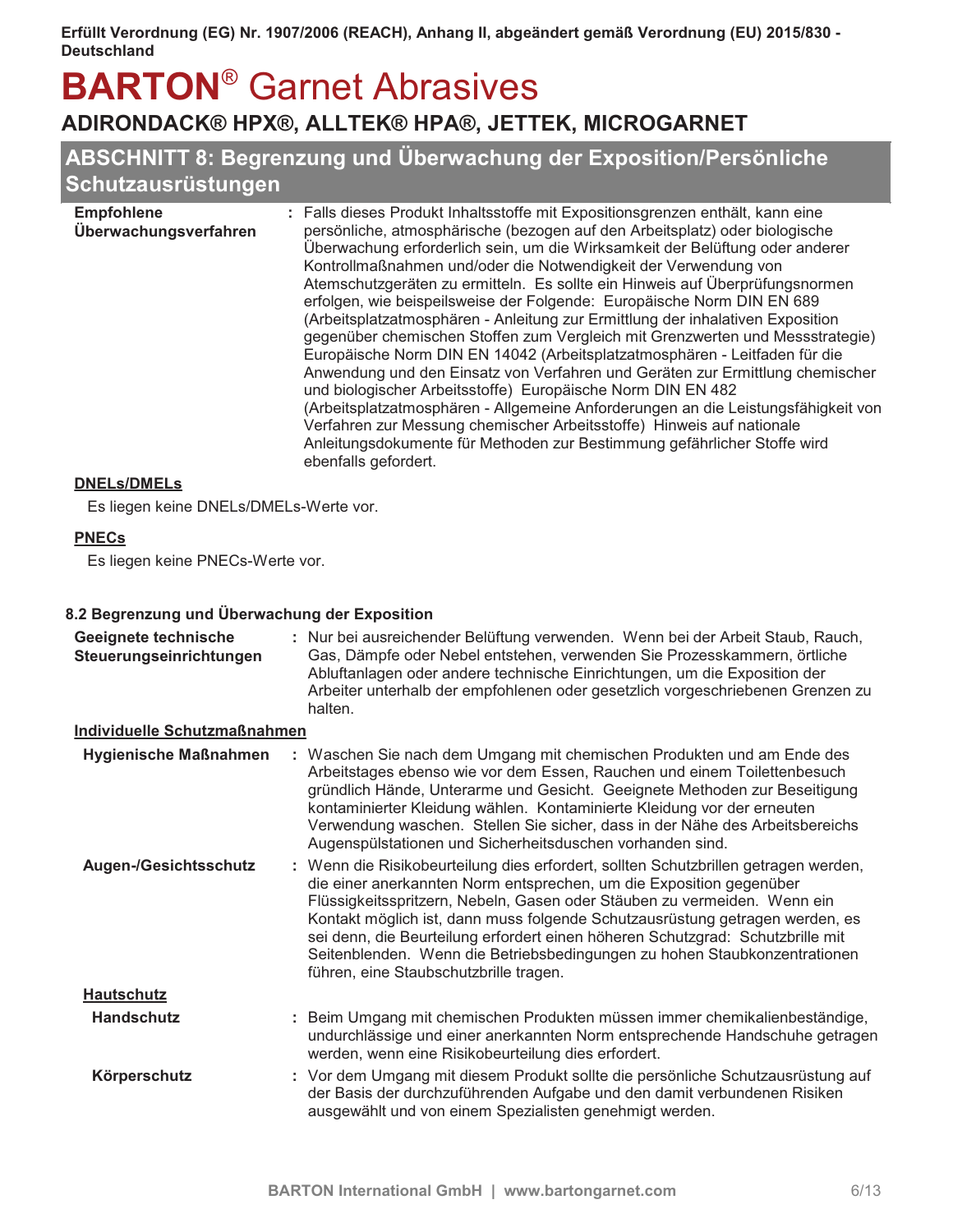## **BARTON<sup>®</sup> Garnet Abrasives** ADIRONDACK® HPX®, ALLTEK® HPA®, JETTEK, MICROGARNET

## ABSCHNITT 8: Begrenzung und Überwachung der Exposition/Persönliche Schutzausrüstungen

| <b>Anderer Hautschutz</b>                                    | : Geeignetes Schuhwerk und zusätzliche Hautschutzmaßnahmen auf Basis der<br>durchzuführenden Aufgabe und der damit verbundenen Gefahren wählen, und<br>vorgängig durch einen Fachmann genehmigen lassen.                                                                                                                                                                                          |
|--------------------------------------------------------------|---------------------------------------------------------------------------------------------------------------------------------------------------------------------------------------------------------------------------------------------------------------------------------------------------------------------------------------------------------------------------------------------------|
| <b>Atemschutz</b>                                            | : Wählen Sie – basierend auf der Gefahr und dem Risiko einer Exposition – die<br>Atemschutzmaske aus, die die entsprechenden Standards erfüllt und über die<br>entsprechenden Zertifikationen verfügt. Atemschutzmasken müssen gemäß dem<br>Atemschutzprogramm benutzt werden, um einen richtigen Sitz, eine adäquate<br>Schulung und andere wichtige Verwendungsaspekte sicherstellen zu können. |
| Begrenzung und<br>Überwachung der<br><b>Umweltexposition</b> | : In bestimmten Fällen werden Staubabscheider, Filter oder verfahrenstechnische<br>Änderungen an den Anlagen erforderlich sein, um die Emissionen auf zulässige<br>Werte herabzusetzen.                                                                                                                                                                                                           |

## **ABSCHNITT 9: Physikalische und chemische Eigenschaften**

#### 9.1 Angaben zu den grundlegenden physikalischen und chemischen Eigenschaften

| <b>Aussehen</b>                                                           |    |                                         |
|---------------------------------------------------------------------------|----|-----------------------------------------|
| <b>Physikalischer Zustand</b>                                             |    | : Feststoff. [Körner oder Pulver.]      |
| Farbe                                                                     |    | Rotbraun bis pink.                      |
| Geruch                                                                    |    | Geruchlos.                              |
| <b>Geruchsschwelle</b>                                                    |    | Nicht verfügbar.                        |
| pH-Wert                                                                   |    | Nicht verfügbar.                        |
| Schmelzpunkt/Gefrierpunkt                                                 | ÷  | $1315^{\circ}$ C                        |
| Siedebeginn und Siedebereich : Nicht verfügbar.                           |    |                                         |
|                                                                           |    |                                         |
| <b>Flammpunkt</b>                                                         |    | Nicht verfügbar.                        |
| Verdampfungsgeschwindigkeit: Nicht verfügbar.                             |    |                                         |
| Entzündbarkeit (fest,<br>gasförmig)                                       |    | : Nicht anwendbar.                      |
| Obere/untere Entzündbarkeits- : Nicht explosiv.<br>oder Explosionsgrenzen |    |                                         |
| <b>Dampfdruck</b>                                                         |    | Nicht verfügbar.                        |
| <b>Dampfdichte</b>                                                        |    | Nicht verfügbar.                        |
| <b>Relative Dichte</b>                                                    |    | $\pm$ 41                                |
|                                                                           |    | Raumdichte: Variiert mit der Korngröße. |
| Löslichkeit(en)                                                           |    | : Unlöslich.                            |
| Verteilungskoeffizient: n-<br><b>Octanol/Wasser</b>                       | ÷. | Nicht verfügbar.                        |
| Selbstentzündungstemperatur                                               | ÷  | Nicht verfügbar.                        |
| Zersetzungstemperatur                                                     |    | $>750^{\circ}$ C                        |
| <b>Viskosität</b>                                                         |    | Nicht anwendbar.                        |
| <b>Explosive Eigenschaften</b>                                            |    | : Nicht explosiv.                       |
| <b>Oxidierende Eigenschaften</b>                                          | ÷. | Nicht verfügbar.                        |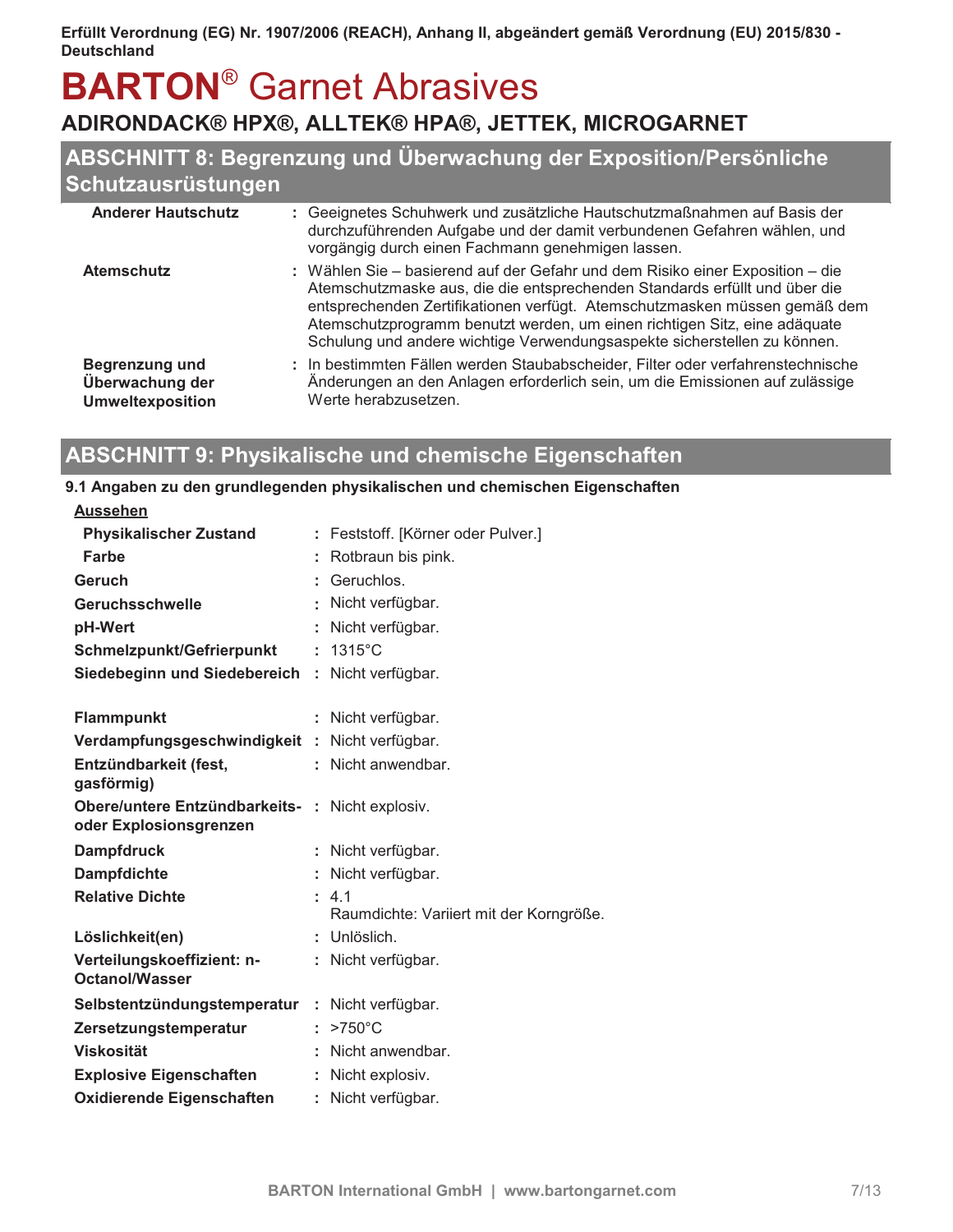# **BARTON<sup>®</sup> Garnet Abrasives**

## ADIRONDACK® HPX®, ALLTEK® HPA®, JETTEK, MICROGARNET

## **ABSCHNITT 9: Physikalische und chemische Eigenschaften**

#### 9.2 Sonstige Angaben

Löslichkeit in Wasser

: Nicht verfügbar.

## **ABSCHNITT 10: Stabilität und Reaktivität**

| 10.1 Reaktivität                            | : Keine Gefährlichen Reaktionen bei Lagerung oder Verwendung unter empfohlenen<br>Bedingungen.                       |
|---------------------------------------------|----------------------------------------------------------------------------------------------------------------------|
| 10.2 Chemische Stabilität                   | : Das Produkt ist stabil.                                                                                            |
| 10.3 Möglichkeit<br>gefährlicher Reaktionen | : Unter normalen Lagerbedingungen und bei normalem Gebrauch treten keine<br>gefährlichen Reaktionen auf.             |
| 10.4 Zu vermeidende<br><b>Bedingungen</b>   | : Keine spezifischen Daten.                                                                                          |
| 10.5 Unverträgliche<br><b>Materialien</b>   | : Keine bekannt.                                                                                                     |
| 10.6 Gefährliche<br>Zersetzungsprodukte     | : Unter normalen Lagerungs- und Gebrauchsbedingungen sollten keine gefährlichen<br>Zerfallsprodukte gebildet werden. |

## **ABSCHNITT 11: Toxikologische Angaben**

#### 11.1 Angaben zu toxikologischen Wirkungen

#### **Akute Toxizität**

Es gibt keine Daten verfügbar.

#### Schätzungen akuter Toxizität

Es gibt keine Daten verfügbar.

#### Reizung/Verätzung

Es gibt keine Daten verfügbar.

#### **Sensibilisierung**

Es gibt keine Daten verfügbar.

#### **Mutagenität**

Es gibt keine Daten verfügbar.

#### **Karzinogenität**

Es gibt keine Daten verfügbar.

#### Reproduktionstoxizität

Es gibt keine Daten verfügbar.

#### **Teratogenität**

Es gibt keine Daten verfügbar.

#### Spezifische Zielorgan-Toxizität bei einmaliger Exposition

Es gibt keine Daten verfügbar.

#### Spezifische Zielorgan-Toxizität bei wiederholter Exposition

Es gibt keine Daten verfügbar.

#### **Aspirationsgefahr**

Es gibt keine Daten verfügbar.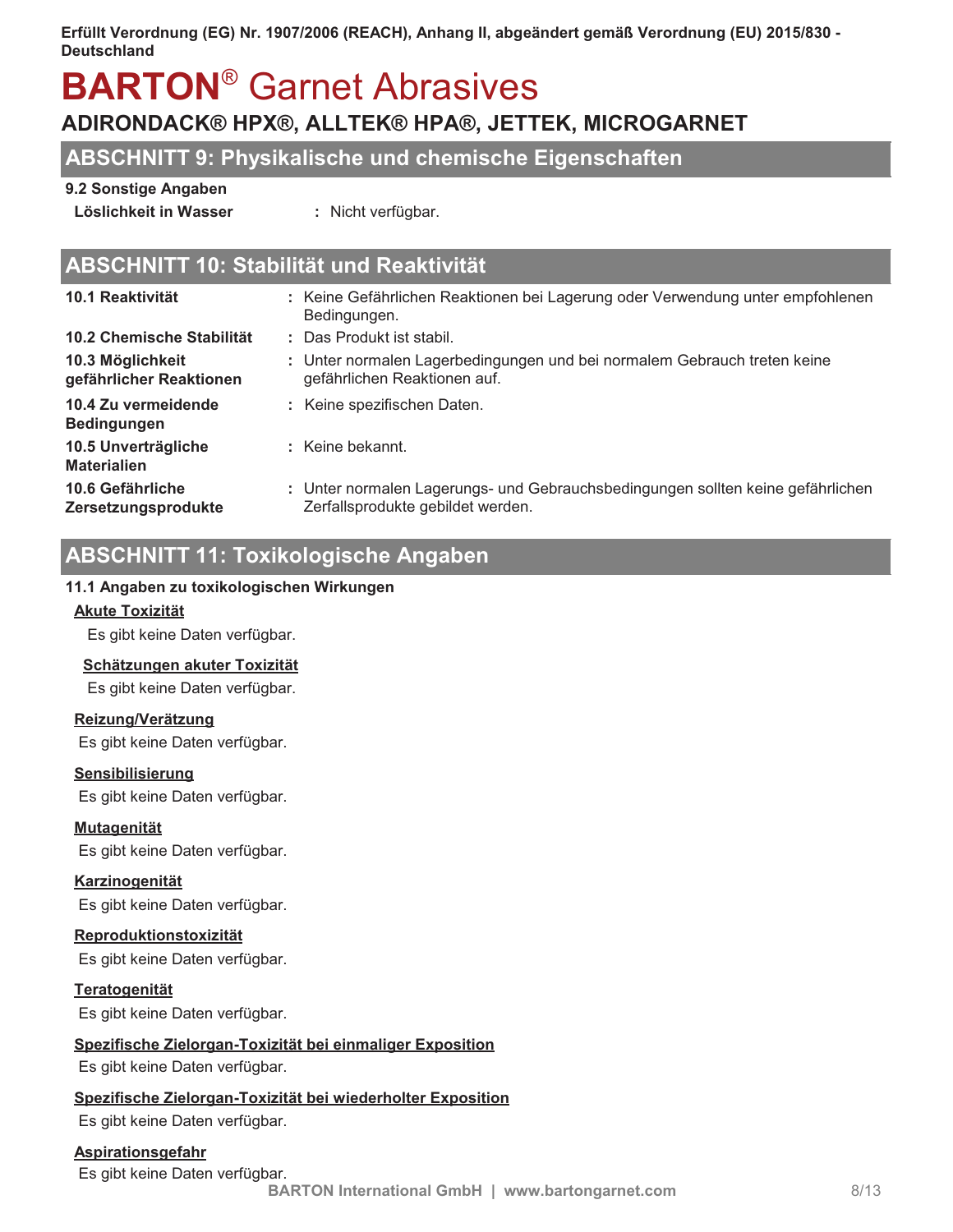## **BARTON<sup>®</sup> Garnet Abrasives** ADIRONDACK® HPX®, ALLTEK® HPA®, JETTEK, MICROGARNET

## ABSCHNITT 11: Toxikologische Angaben

| Angaben zu<br>wahrscheinlichen                 | : Zu erwartende Eintrittswege: Oral, Dermal, Inhalativ.                                                                                                                                    |  |  |  |
|------------------------------------------------|--------------------------------------------------------------------------------------------------------------------------------------------------------------------------------------------|--|--|--|
| Expositionswegen                               |                                                                                                                                                                                            |  |  |  |
| Mögliche akute Auswirkungen auf die Gesundheit |                                                                                                                                                                                            |  |  |  |
| Augenkontakt                                   | : Exposition gegenüber Konzentrationen in der Luft, die über den gesetzlichen oder<br>empfohlenen Grenzwerte liegen, können Augenreizungen verursachen.                                    |  |  |  |
| <b>Inhalativ</b>                               | : Exposition gegenüber Konzentrationen in der Luft, die über den gesetzlichen oder<br>empfohlenen Grenzwerte liegen, können Reizungen der Nase, des Rachens und<br>der Lungen verursachen. |  |  |  |
| <b>Hautkontakt</b>                             | : Keine besonderen Wirkungen oder Gefahren bekannt.                                                                                                                                        |  |  |  |
| <b>Verschlucken</b>                            | : Keine besonderen Wirkungen oder Gefahren bekannt.                                                                                                                                        |  |  |  |
|                                                | Symptome im Zusammenhang mit den physikalischen, chemischen und toxikologischen Eigenschaften                                                                                              |  |  |  |
| Augenkontakt                                   | : Zu den Symptomen können gehören:<br>Reizung<br>Rötung                                                                                                                                    |  |  |  |
| <b>Inhalativ</b>                               | : Zu den Symptomen können gehören:<br>Reizungen der Atemwege<br>Husten                                                                                                                     |  |  |  |
| <b>Hautkontakt</b>                             | : Keine besonderen Wirkungen oder Gefahren bekannt.                                                                                                                                        |  |  |  |
| Verschlucken                                   | : Keine besonderen Wirkungen oder Gefahren bekannt.                                                                                                                                        |  |  |  |
|                                                | <u>Verzögert und sofort auftretende Wirkungen sowie chronische Wirkungen nach kurzer oder lang anhaltender</u>                                                                             |  |  |  |
| <b>Exposition</b>                              |                                                                                                                                                                                            |  |  |  |
| <b>Kurzzeitexposition</b>                      |                                                                                                                                                                                            |  |  |  |
| Mögliche sofortige<br>Auswirkungen             | : Keine besonderen Wirkungen oder Gefahren bekannt.                                                                                                                                        |  |  |  |
| Mögliche verzögerte<br>Auswirkungen            | : Keine besonderen Wirkungen oder Gefahren bekannt.                                                                                                                                        |  |  |  |
| Langzeitexposition                             |                                                                                                                                                                                            |  |  |  |
| Mögliche sofortige<br>Auswirkungen             | : Keine besonderen Wirkungen oder Gefahren bekannt.                                                                                                                                        |  |  |  |
| Mögliche verzögerte<br>Auswirkungen            | : Keine besonderen Wirkungen oder Gefahren bekannt.                                                                                                                                        |  |  |  |
|                                                | Mögliche chronische Auswirkungen auf die Gesundheit                                                                                                                                        |  |  |  |
| <b>Allgemein</b>                               | : Wiederholtes oder längeres Einatmen des Staubs kann zu chronischer Reizung der<br>Atemwege führen.                                                                                       |  |  |  |
| Karzinogenität                                 | : Keine besonderen Wirkungen oder Gefahren bekannt.                                                                                                                                        |  |  |  |
| <b>Mutagenität</b>                             | : Keine besonderen Wirkungen oder Gefahren bekannt.                                                                                                                                        |  |  |  |
| Reproduktionstoxizität                         | : Keine besonderen Wirkungen oder Gefahren bekannt.                                                                                                                                        |  |  |  |
| <b>Sonstige Angaben</b>                        | : Nicht verfügbar.                                                                                                                                                                         |  |  |  |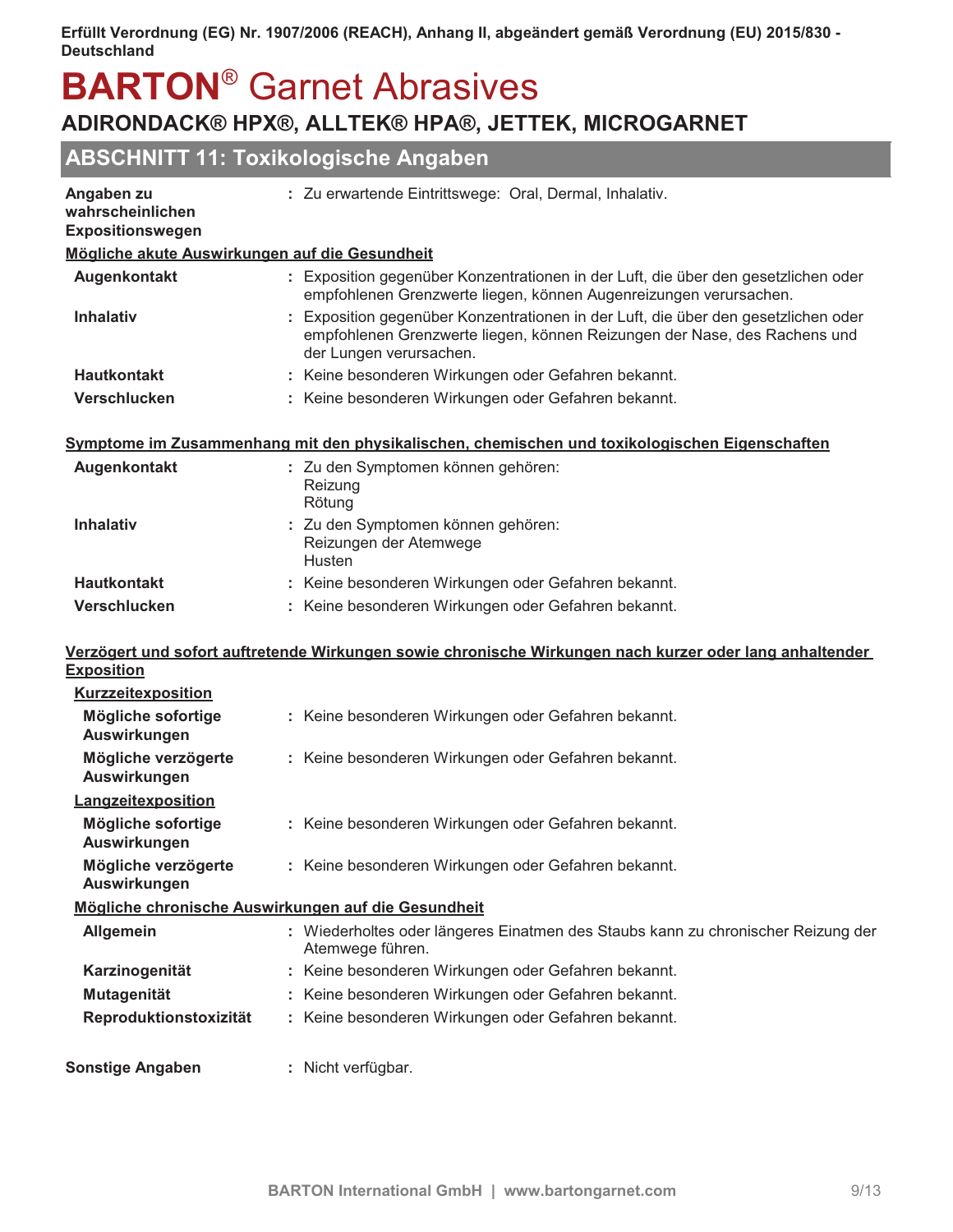# **BARTON<sup>®</sup> Garnet Abrasives**

## ADIRONDACK® HPX®, ALLTEK® HPA®, JETTEK, MICROGARNET

## **ABSCHNITT 12: Umweltbezogene Angaben**

#### 12.1 Toxizität

Es gibt keine Daten verfügbar.

#### 12.2 Persistenz und Abbaubarkeit

Es gibt keine Daten verfügbar.

#### 12.3 Bioakkumulationspotenzial

Es gibt keine Daten verfügbar.

| 12.4 Mobilität im Boden |                    |
|-------------------------|--------------------|
| Verteilungskoeffizient  | : Nicht verfügbar. |
| Boden/Wasser (Koc)      |                    |
| <b>Mobilität</b>        | : Nicht verfügbar. |

#### 12.5 Ergebnisse der PBT- und vPvB-Beurteilung

Diese Mischung enthält keine Substanzen, die als PBT- oder vPvB-Stoffe eingestuft werden.

| : Keine besonderen Wirkungen oder Gefahren bekannt. |
|-----------------------------------------------------|
|                                                     |

Wirkungen

## **ABSCHNITT 13: Hinweise zur Entsorgung**

Die Informationen in diesem Abschnitt enthalten allgemeine Ratschläge und Anleitungen. Die Liste der Identifizierten Verwendungen in Abschnitt 1 sollte für jede anwendungsspezifische Information im Expositionsszenario/ Expositionsszenarien hinzugezogen werden.

#### 13.1 Verfahren der Abfallbehandlung

| <b>Produkt</b>      |                                                                                                                                                                                                                                                                                                                                                                                                                                                                                                                                                                                       |
|---------------------|---------------------------------------------------------------------------------------------------------------------------------------------------------------------------------------------------------------------------------------------------------------------------------------------------------------------------------------------------------------------------------------------------------------------------------------------------------------------------------------------------------------------------------------------------------------------------------------|
| Entsorgungsmethoden | : Die Abfallerzeugung sollte nach Möglichkeit vermieden oder minimiert werden. Die<br>Entsorgung dieses Produkts sowie seiner Lösungen und Nebenprodukte muss<br>jederzeit unter Einhaltung der Umweltschutzanforderungen und<br>Abfallbeseitigungsgesetze sowie den Anforderungen der örtlichen Behörden<br>erfolgen. Überschüsse und nicht zum Recyceln geeignete Produkte über ein<br>anerkanntes Abfallbeseitigungsunternehmen entsorgen. Abfall nicht unbehandelt in<br>die Kanalisation einleiten ausser wenn alle anwendbaren Vorschriften der Behörden<br>eingehalten werden. |
| Gefährliche Abfälle | : Nach gegenwärtigem Kenntnisstand des Lieferanten ist dieses Produkt nicht als<br>gefährlicher Abfall im Sinne der EU-Richtlinie 2008/98/EG zu betrachten.                                                                                                                                                                                                                                                                                                                                                                                                                           |
| <b>Verpackung</b>   |                                                                                                                                                                                                                                                                                                                                                                                                                                                                                                                                                                                       |
| Entsorgungsmethoden | : Die Abfallerzeugung sollte nach Möglichkeit vermieden oder minimiert werden.<br>Verpackungsabfall sollte wiederverwertet werden. Verbrennung oder Deponierung<br>sollte nur in Betracht gezogen werden, wenn Wiederverwertung nicht durchführbar<br>ist.                                                                                                                                                                                                                                                                                                                            |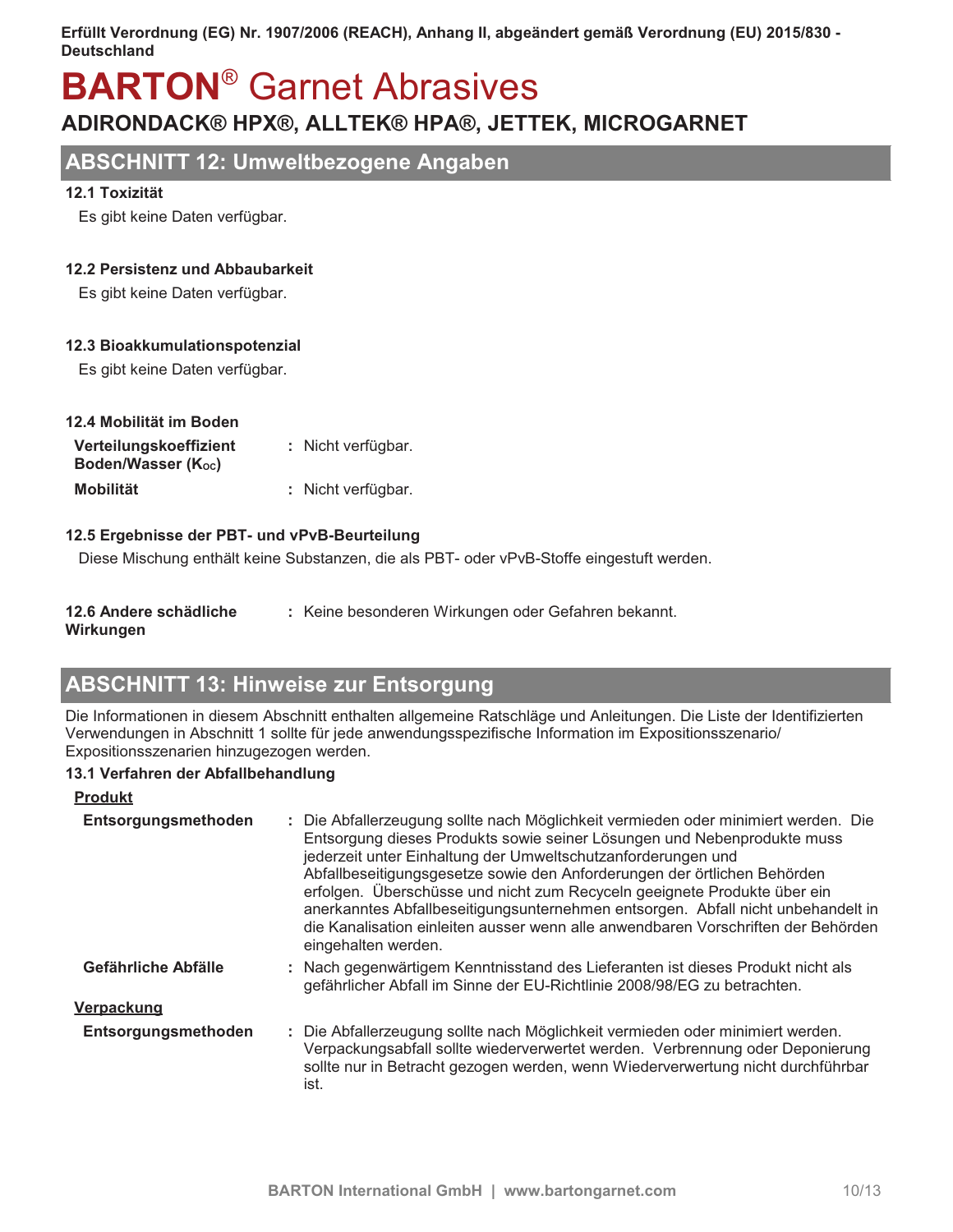# **BARTON<sup>®</sup> Garnet Abrasives**

## ADIRONDACK® HPX®, ALLTEK® HPA®, JETTEK, MICROGARNET

## **ABSCHNITT 13: Hinweise zur Entsorgung**

#### **Besondere**

Vorsichtsmaßnahmen

: Abfälle und Behälter müssen in gesicherter Weise beseitigt werden. Leere Behälter und Auskleidungen können Produktrückstände enthalten. Vermeiden Sie die Verbreitung und das Abfließen von freigesetztem Material sowie den Kontakt mit dem Erdreich, Gewässern, Abflüssen und Abwasserleitungen.

## **ABSCHNITT 14: Angaben zum Transport**

|                                                     | <b>ADR/RID</b>     | <b>ADN</b>         | <b>IMDG</b>        | <b>IATA</b>        |
|-----------------------------------------------------|--------------------|--------------------|--------------------|--------------------|
| 14.1 UN-Nummer                                      | Nicht unterstellt. | Nicht unterstellt. | Nicht unterstellt. | Nicht unterstellt. |
| 14.2<br>Ordnungsgemäße<br>UN-<br>Versandbezeichnung |                    |                    | -                  |                    |
| 14.3<br>Transportgefahrenklassen                    |                    |                    | -                  | -                  |
| 14.4<br>Verpackungsgruppe                           |                    |                    |                    |                    |
| 14.5<br>Umweltgefahren                              | Nein.              | Nein.              | Nein.              | Nein.              |

14.6 Besondere Vorsichtsmaßnahmen für den Verwender

: Transport auf dem Werksgelände: nur in geschlossenen Behältern transportieren, die senkrecht und fest stehen. Personen, die das Produkt tranportieren, müssen für das richtige Verhalten bei Unfällen, Auslaufen oder Verschütten unterwiesen sein.

14.7 Massengutbeförderung : Nicht verfügbar. gemäß IMO-Instrumenten

## **ABSCHNITT 15: Rechtsvorschriften**

15.1 Vorschriften zu Sicherheit, Gesundheits- und Umweltschutz/spezifische Rechtsvorschriften für den Stoff oder das Gemisch

#### EG Verordnung (EG) Nr. 1907/2006 (REACH)

Anhang XIV - Verzeichnis der zulassungspflichtigen Stoffe

#### **Anhang XIV**

Keine der Komponenten ist gelistet.

#### **Besonders besorgniserregende Stoffe**

Keine der Komponenten ist gelistet.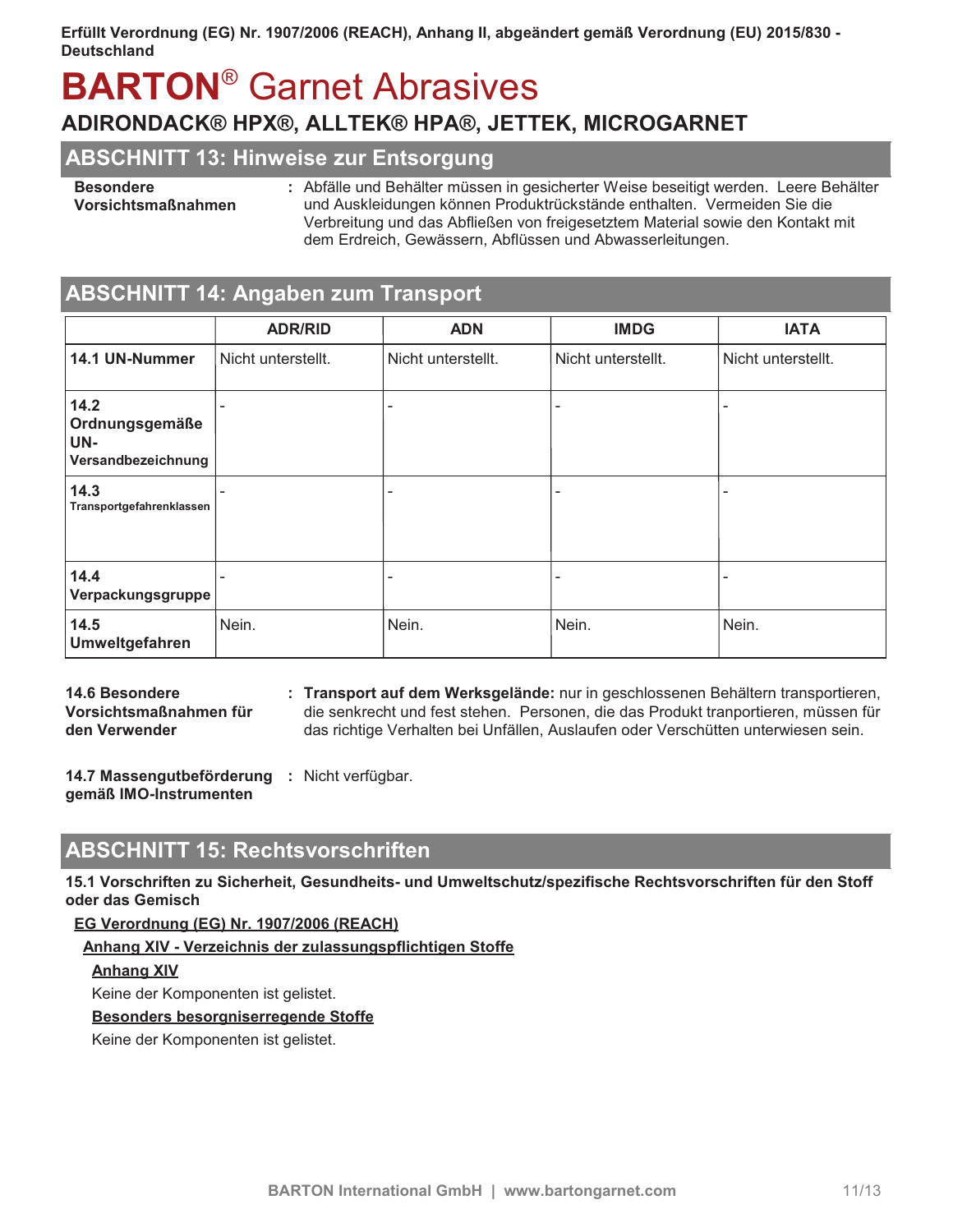# **BARTON<sup>®</sup> Garnet Abrasives**

## ADIRONDACK® HPX®, ALLTEK® HPA®, JETTEK, MICROGARNET

## **ABSCHNITT 15: Rechtsvorschriften**

| <b>Anhang XVII -</b><br>Beschränkung der<br><b>Herstellung des</b><br>Inverkehrbringens und<br>der Verwendung<br>bestimmter gefährlicher<br>Stoffe, Mischungen und<br><b>Erzeugnisse</b> | : Nicht anwendbar.                                                                                  |
|------------------------------------------------------------------------------------------------------------------------------------------------------------------------------------------|-----------------------------------------------------------------------------------------------------|
| <b>Sonstige EU-Bestimmungen</b>                                                                                                                                                          |                                                                                                     |
| Industrieemissionen<br>(integrierte Vermeidung<br>und Verminderung der<br>Umweltverschmutzung) -<br>Luft                                                                                 | : Nicht gelistet                                                                                    |
| Industrieemissionen<br>(integrierte Vermeidung<br>und Verminderung der<br>Umweltverschmutzung) -<br>Wasser                                                                               | : Nicht gelistet                                                                                    |
| Ozonabbauende Substanzen (1005/2009/EU)                                                                                                                                                  |                                                                                                     |
| Nicht gelistet.                                                                                                                                                                          |                                                                                                     |
| Nicht gelistet.                                                                                                                                                                          | Vorherige Zustimmung nach Inkenntnissetzung (PIC, Prior Informed Consent) (649/2012/EU)             |
| <b>Seveso-Richtlinie</b>                                                                                                                                                                 |                                                                                                     |
|                                                                                                                                                                                          | Dieses Produkt wird nicht unter der Seveso-Richtlinie kontrolliert.                                 |
| <b>Nationale Vorschriften</b>                                                                                                                                                            |                                                                                                     |
| Lagerklasse (TRGS 510) : 13                                                                                                                                                              |                                                                                                     |
| Störfallverordnung                                                                                                                                                                       |                                                                                                     |
| Wassergefährdungsklasse: 1                                                                                                                                                               | Dieses Produkt unterliegt nicht der deutschen Störfallverordnung.                                   |
| <b>Technische Anleitung</b>                                                                                                                                                              | $\therefore$ TA-Luft Nummer 5.2.1: <=100%                                                           |
| Luft                                                                                                                                                                                     |                                                                                                     |
| <b>Internationale Vorschriften</b>                                                                                                                                                       | Chemiewaffenübereinkommen, Chemikalien der Liste I, II & III                                        |
| Nicht gelistet.                                                                                                                                                                          |                                                                                                     |
| <b>Montreal Protokoll</b>                                                                                                                                                                |                                                                                                     |
| Nicht gelistet.                                                                                                                                                                          |                                                                                                     |
| Nicht gelistet.                                                                                                                                                                          | Stockholm-Konvention über persistente organische Schadstoffe                                        |
|                                                                                                                                                                                          | Rotterdamer Übereinkommen über das Verfahren der vorherigen Zustimmung nach Inkenntnissetzung (PIC) |
| Nicht gelistet.                                                                                                                                                                          |                                                                                                     |
|                                                                                                                                                                                          | UNECE-Aarhus-Protokoll über persistente organische Verbindungen (POP) und Schwermetalle             |

Nicht gelistet.